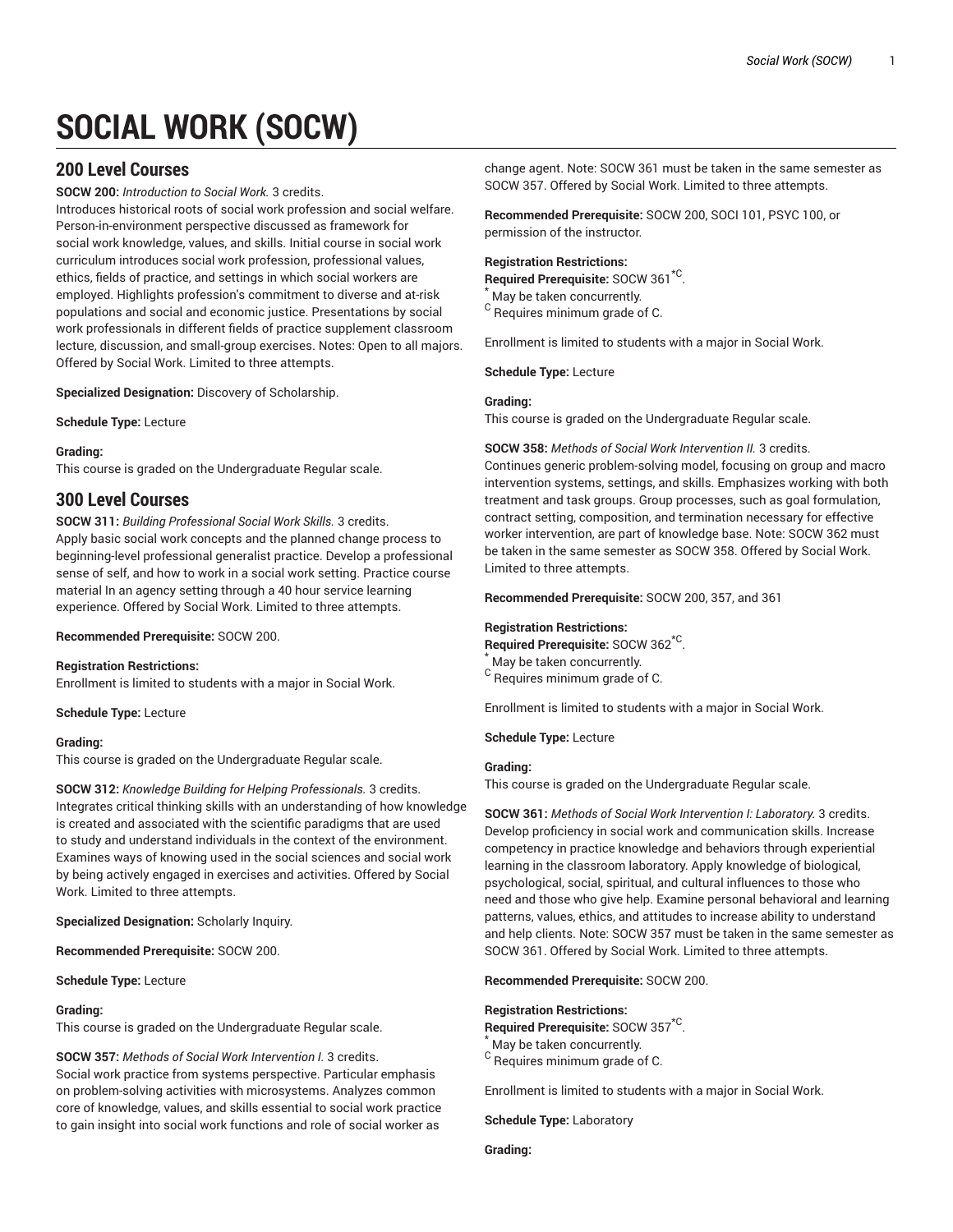This course is graded on the Undergraduate Regular scale.

**SOCW 362:** *Methods of Social Work Intervention II: Laboratory.* 3 credits. Provides students the opportunity to integrate theory, research, and practice in the area of group work and family interventions. Classroom simulation of group skills and how to work with families will occur. Note: SOCW 358 must be taken in the same semester as SOCW 362. Offered by Social Work. Limited to three attempts.

## **Registration Restrictions:**

 $\mathsf{Required\ Pre requires}$  : SOCW 200<sup>C</sup>, 357<sup>C</sup>, 361<sup>C</sup> and 358<sup>\*C</sup>. May be taken concurrently.

 $^{\rm C}$  Requires minimum grade of C.

Enrollment is limited to students with a major in Social Work.

**Schedule Type:** Laboratory

#### **Grading:**

This course is graded on the Undergraduate Regular scale.

**SOCW 375:** *Human Behavior and the Family Life Course.* 3 credits.

This course utilizes an integrative ecological approach to understanding individual human behavior In the context of the family and the transitions over the life course. The family life course perspective recognizes the interdependent nature of life course experiences and highlights the impact of life events, transitions and change, timing, and historical and social context. Offered by Social Work. Limited to three attempts.

**Mason Core:** Synthesis

**Recommended Prerequisite:** SOCW 200; BIOL 103; PSYC 100; SOCI 101.

**Schedule Type:** Lecture

#### **Grading:**

This course is graded on the Undergraduate Regular scale.

**SOCW 380:** *Changing Social Policies and Systems.* 3 credits. Equips students with basic macro social work practice skills necessary to create change that will result in a more socially and economically just society. Examines the historical development, central concepts, and institutional nature of current social policies and systems and how to create change at various levels. Applies practice skills to developing strategies for change. Offered by Social Work. Limited to three attempts.

**Recommended Prerequisite:** SOCW 200.

**Schedule Type:** Lecture

#### **Grading:**

This course is graded on the Undergraduate Regular scale.

**SOCW 390:** *Analytic Methods for Social Work Research.* 3 credits. Provides a basic introduction to quantitative and qualitative analytic methods for the social worker. The course will emphasize a conceptual understanding of analyses so that students will be able to engage in social debates with the ability to both support their assertions with rigorously generated analyses, as well as question the generalizability and utility of others' analyses. Offered by Social Work. Limited to three attempts.

**Recommended Prerequisite:** SOCW 200.

**Schedule Type:** Lecture

This course is graded on the Undergraduate Regular scale.

# **400 Level Courses**

**SOCW 400:** *Legal and Ethical Issues in Human Services.* 3 credits. Overview of ethical and legal issues related to human services professions. Topics include responsibility, competence, duty to warn, confidentiality, professional relationships, and research. Emphasizes models of ethical decision making and critical thinking. Offered by Social Work. Limited to three attempts.

**Recommended Prerequisite:** 45 credits or permission of instructor.

**Schedule Type:** Lecture

## **Grading:**

This course is graded on the Undergraduate Regular scale.

**SOCW 410:** *Alcohol and Substance Abuse: Policies and Programs.* 3 credits. Primary issues related to alcoholism and drug abuse including key concepts, theories, policies, and research regarding use and abuse of alcohol and other drugs. Emphasizes impact of policies and programs on well-being of ethnic minority and disadvantaged service populations. Offered by Social Work. Limited to three attempts.

**Recommended Prerequisite:** 45 credits or permission of instructor.

**Schedule Type:** Lecture

## **Grading:**

This course is graded on the Undergraduate Regular scale.

#### **SOCW 415:** *Child and Family Welfare.* 3 credits.

Emphasizes viewing human development and child and family welfare services critically, holistically, and contextually. Integrates ecological systems, human rights, and empowerment perspectives for understanding delivery systems and persons in relation to their environment across levels from individual to global. Provides overview of existing child welfare system with focus on current issues, challenges, and at-risk populations. Offered by Social Work. Limited to three attempts.

**Recommended Prerequisite:** 45 credits or permission of instructor.

**Schedule Type:** Lecture

#### **Grading:**

This course is graded on the Undergraduate Regular scale.

#### **SOCW 435:** *Introduction to Gerontology.* 3 credits.

Surveys issues related to working with older adults, their families, and care providers. Studies biological, psychological, and sociocultural aspects of aging, and unique problems with service delivery to older persons. Examines forces that impinge on an older person, and explores critical issues related to extended life span, family changes, institutionalization, and role of older persons in society. Offered by Social Work. Limited to three attempts.

**Recommended Prerequisite:** 45 credits or permission of the instructor.

**Schedule Type:** Lecture

#### **Grading:**

This course is graded on the Undergraduate Regular scale.

**Grading:**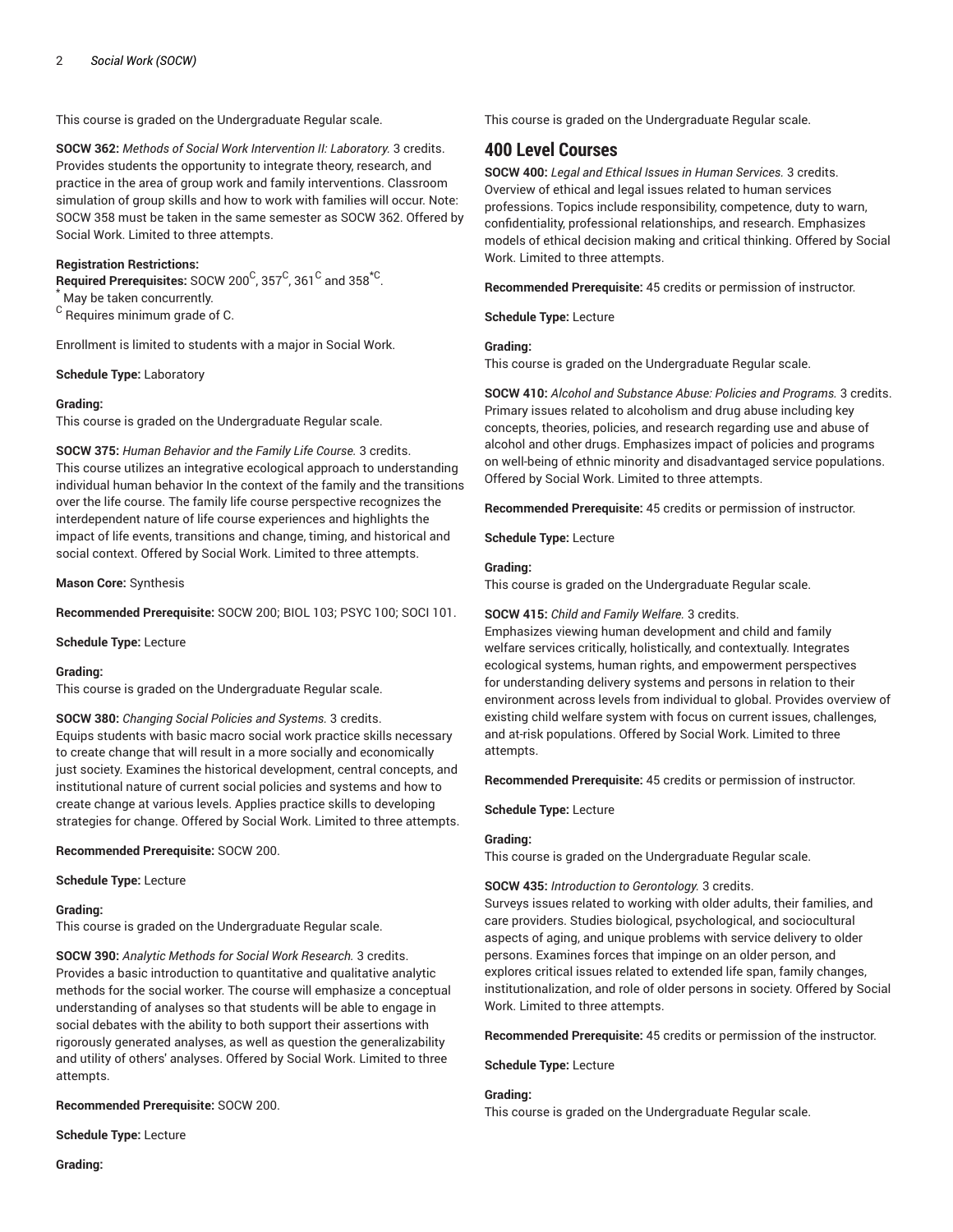## **SOCW 445:** *Social Determinants of Health.* 3 credits.

Examine the social determinants of health and the application of this framework to social work and public health policy and practice interventions. Explore the many social justice factors that affect health and consider which community systems and social change approaches may decrease or eliminate health inequities. Offered by Social Work. Limited to three attempts. Equivalent to GCH 445.

**Recommended Prerequisite:** 45 credits or permission of the instructor.

**Schedule Type:** Lecture

## **Grading:**

This course is graded on the Undergraduate Regular scale.

## **SOCW 471:** *Research in Social Work.* 3 credits.

Principles and theory underlying scientific inquiry. Emphasizes use of research in social work practice, steps in conducting research, and research efforts in developing and evaluating social work knowledge and skills. Notes: Must be completed with minimum grade of C. Offered by Social Work. Limited to three attempts.

**Specialized Designation:** Scholarly Inquiry., Writing Intensive in Major

**Recommended Prerequisite:** SOCW 200; SOCW 312; ENGH 302.

**Recommended Corequisite:** SOCW 495; Choose one of the following: SOCW 390, STAT 250, SOCI 313, or PSYC 300.

**Schedule Type:** Lecture

#### **Grading:**

This course is graded on the Undergraduate Regular scale.

## **SOCW 472:** *RS: Integrative Methods in Social Action and Social Change.* 3 credits.

Uses generalist social work practice concepts with large systems and provides students with a hands-on opportunity to apply concepts and principles of intervention with large systems. Students will work with organizations and communities on a local, national, or global level to promote social action and social change. The course will also focus on evaluating interventions addressing the social justice needs of diverse, at-risk, and oppressed populations. Offered by Social Work. Limited to three attempts.

**Mason Core:** Capstone

**Specialized Designation:** Research/Scholarship Intensive

**Recommended Prerequisite:** SOCW 495 and SOCW 471.

## **Registration Restrictions:**

Enrollment is limited to students with a major in Social Work. Students cannot enroll who have a minor in Social Work.

**Schedule Type:** Lecture

#### **Grading:**

This course is graded on the Undergraduate Regular scale.

**SOCW 475:** *Selected Topics in Social Work Policy.* 1-3 credits. In-depth study of special areas of social work of interest to students, faculty, and social work community. Notes: May be repeated for credit when topic is different. Offered by Social Work. May be repeated within the term for a maximum 9 credits.

**Recommended Prerequisite:** 45 credits or permission of instructor.

**Schedule Type:** Lecture

## **Grading:**

This course is graded on the Undergraduate Regular scale.

**SOCW 483:** *Selected Topics in Social Work Intervention.* 1-3 credits. Opportunity to examine personal use of different approaches to social work intervention currently employed in practice settings. Students use technical skills with clients that these approaches require. Notes: May be repeated for credit when topic is different. Offered by Social Work. May be repeated within the term for a maximum 9 credits.

**Recommended Prerequisite:** 45 credits or permission of instructor.

**Schedule Type:** Lecture

## **Grading:**

This course is graded on the Undergraduate Regular scale.

## **SOCW 495:** *Field Practicum and Seminar I.* 5 credits.

Under supervisory instruction provided by field agencies and faculty liaisons, students are involved two days per week in a social work field practicum, which provides entry level generalist social work training. Both the field practicum and the associated seminar provide learning activities designed to facilitate the demonstration of competencies identified by the Council on Social Work Education. Requires faculty-agency visits. Offered by Social Work. Limited to three attempts.

**Recommended Prerequisite:** SOCW 200, 311, 312, 357, 358, 361, 362, 375, and 380 with a minimum grade of C and recommendation of faculty.

## **Registration Restrictions:**

Enrollment is limited to students with a major in Social Work.

**Schedule Type:** Internship

## **Grading:**

This course is graded on the Undergraduate Regular scale.

## **SOCW 496:** *Field Practicum and Seminar II.* 5 credits.

Continuation of supervised instruction begun in SOCW 495. Students continue to spend two days per week in a social work field practicum, which provides entry level generalist social work training. Both the field practicum and the associated seminar provide learning activities designed to facilitate the demonstration of competencies identified by the Council on Social Work Education. Requires faculty-agency visits. Offered by Social Work. Limited to three attempts.

**Recommended Prerequisite:** SOCW 495 with a minimum grade of C.

#### **Registration Restrictions:**

Enrollment is limited to students with a major in Social Work.

**Schedule Type:** Internship

## **Grading:**

This course is graded on the Undergraduate Regular scale.

**SOCW 499:** *Independent Study in Social Work.* 1-3 credits. Investigates research problem in field of social work. Offered by Social Work. May be repeated within the degree for a maximum 3 credits.

**Recommended Prerequisite:** 60 credits and a research proposal approved by instructor before enrollment.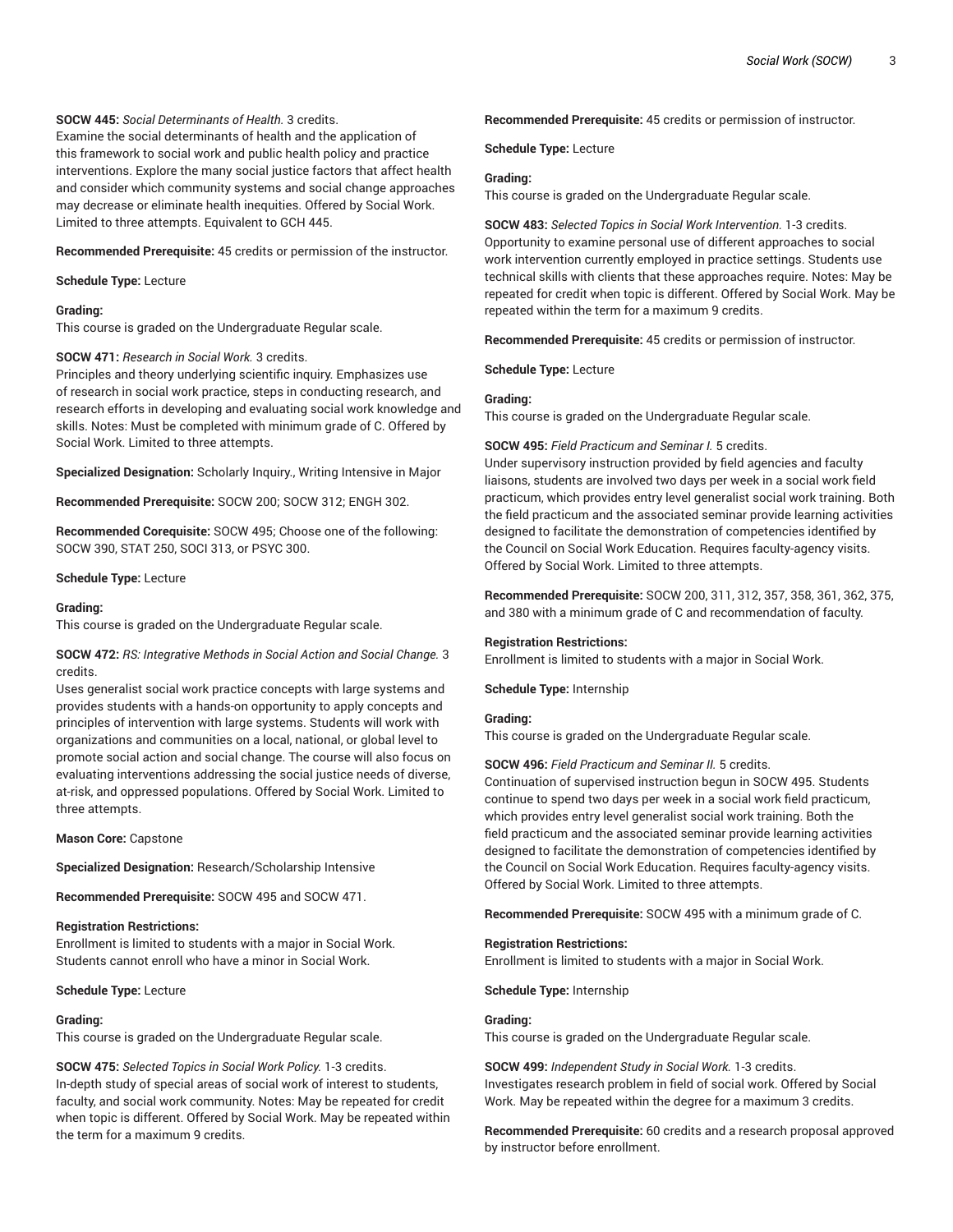**Schedule Type:** Independent Study

## **Grading:**

This course is graded on the Undergraduate Regular scale.

# **600 Level Courses**

**SOCW 600:** *Foundations of Social Work and Social Welfare.* 3 credits. Introduces issues in social welfare by highlighting the social work profession's commitment to serve diverse and at-risk populations, as well as promote social, economic, and environmental justice. Provides students with opportunities to examine how historical, political, economic, and cultural contexts influence the structure and functions of oppression and the social welfare delivery system. Students gain knowledge and develop critical analysis skills for examining systems of privileges and oppression based on race and ethnicity, gender, sexual orientation, social and economic status, age, ability status, religion, and nativity status. Emphasis is also placed on professional values and ethics. Offered by Social Work. May not be repeated for credit.

## **Registration Restrictions:**

Enrollment limited to students with a class of Advanced to Candidacy, Graduate, Non-Degree or Senior Plus.

Students in a Non-Degree Undergraduate degree may **not** enroll.

**Schedule Type:** Lecture

### **Grading:**

This course is graded on the Graduate Regular scale.

**SOCW 623:** *Human Behavior and Social Systems I.* 3 credits.

Ecological approach to behavior of individuals, families, groups, organizations, and communities. Integrates and applies theories from psychology, sociology, biology, and anthropology to study of infants, children, and adolescents. Emphasizes human diversity. Offered by Social Work. May not be repeated for credit.

## **Registration Restrictions:**

Enrollment limited to students with a class of Advanced to Candidacy, Graduate, Non-Degree or Senior Plus.

Enrollment is limited to students with a major in Social Work.

Enrollment is limited to Graduate, Non-Degree or Undergraduate level students.

Students in a Non-Degree Undergraduate degree may **not** enroll.

**Schedule Type:** Lecture

#### **Grading:**

This course is graded on the Graduate Regular scale.

**SOCW 624:** *Human Behavior and Social Systems II.* 3 credits. Continues study of human behavior and diversity by exploring application of development theory and ecological principles to those in young adulthood, middle adulthood, and older adulthood. Offered by Social Work. May not be repeated for credit.

## **Recommended Prerequisite:** SOCW 623.

## **Registration Restrictions:**

Enrollment limited to students with a class of Advanced to Candidacy, Graduate, Non-Degree or Senior Plus.

Enrollment is limited to students with a major in Social Work.

Enrollment is limited to Graduate, Non-Degree or Undergraduate level students.

Students in a Non-Degree Undergraduate degree may **not** enroll.

#### **Schedule Type:** Lecture

## **Grading:**

This course is graded on the Graduate Regular scale.

**SOCW 630:** *Forensic Social Work Practice.* 3 credits.

Explores the social work role in legal processes relating to such issues as family violence, child custody, behavioral health, disabilities, aging, and juvenile/criminal justice. Apply skills in forensic interviewing, risk assessment, expert testimony, mitigation, mediation, treatment, victim advocacy, and multidisciplinary collaboration. Offered by Social Work. May not be repeated for credit.

**Recommended Prerequisite:** SOCW 624, 652, 658, and 673.

### **Registration Restrictions:**

Enrollment limited to students with a class of Advanced to Candidacy, Graduate, Non-Degree or Senior Plus.

Enrollment is limited to students with a major in Social Work.

Enrollment is limited to Graduate, Non-Degree or Undergraduate level students.

Students in a Non-Degree Undergraduate degree may **not** enroll.

**Schedule Type:** Lecture

## **Grading:**

This course is graded on the Graduate Regular scale.

**SOCW 640:** *Advanced Clinical Practice.* 3 credits.

Prepares students at the advanced level to apply diagnostic, assessment, prevention, treatment, and intervention skills with individuals, families, and groups in clinical mental health and health settings. Trains students in differential diagnosis and assessment using the Revised Diagnostic and Statistical Manual (DSM IV-TR). Currently accepted treatment interventions within the context of contemporary social work theory are also presented. Offered by Social Work. May not be repeated for credit.

**Recommended Prerequisite:** All foundation year coursework: SOCW 623, 624, 651, 652, 657, 658, 670, 671, 672, 673, and 680.

## **Registration Restrictions:**

Enrollment limited to students with a class of Advanced to Candidacy, Graduate, Non-Degree or Senior Plus.

Enrollment is limited to students with a major in Social Work.

Enrollment is limited to Graduate, Non-Degree or Undergraduate level students.

Students in a Non-Degree Undergraduate degree may **not** enroll.

## **Schedule Type:** Lecture

**Grading:**

This course is graded on the Graduate Regular scale.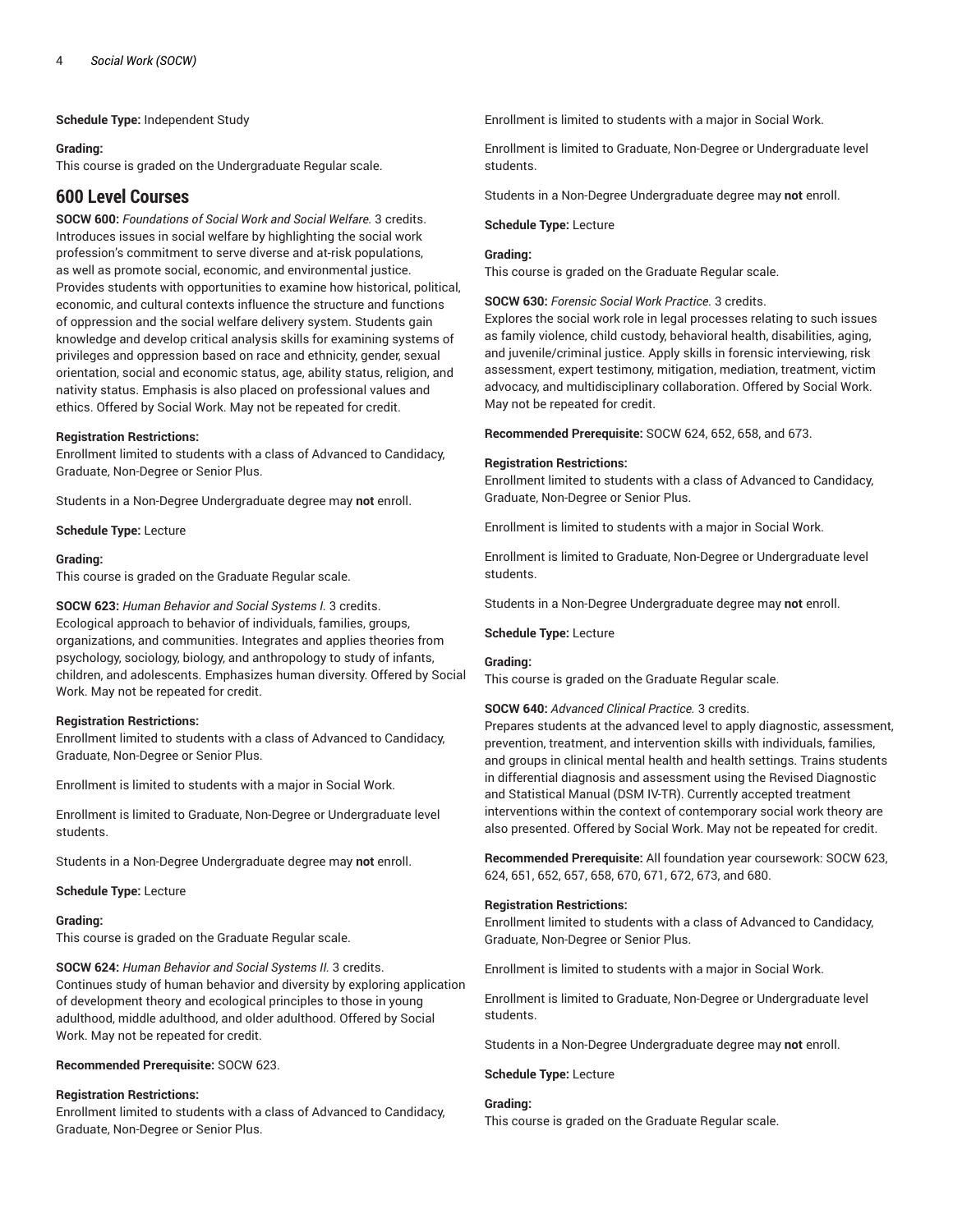**SOCW 645:** *Community-Centered Clinical Practice.* 3 credits.

Students use an ecosystems framework for assessment, risk-reduction, prevention, and intervention with communities in a local, national, or international context. Possible areas of exploration include violence prevention and intervention, suicide prevention and intervention, emergency response efforts, and behavioral health or wellness interventions at the community level. Offered by Social Work. May not be repeated for credit.

**Recommended Prerequisite:** SOCW 624, 652, 658, and 673.

## **Registration Restrictions:**

Enrollment limited to students with a class of Advanced to Candidacy, Graduate, Non-Degree or Senior Plus.

Enrollment is limited to students with a major in Social Work.

Enrollment is limited to Graduate, Non-Degree or Undergraduate level students.

Students in a Non-Degree Undergraduate degree may **not** enroll.

**Schedule Type:** Lecture

### **Grading:**

This course is graded on the Graduate Regular scale.

**SOCW 651:** *Social Policies, Programs, and Services.* 3 credits. History of American social welfare policy and social work profession. Explores political, economic, social, cultural, and ideological influences on policy making with emphasis on consequences for populations at risk. Introduces historical policy analysis. Offered by Social Work. May not be repeated for credit.

## **Registration Restrictions:**

Enrollment limited to students with a class of Advanced to Candidacy, Graduate, Non-Degree or Senior Plus.

Enrollment is limited to students with a major in Social Work.

Enrollment is limited to Graduate, Non-Degree or Undergraduate level students.

Students in a Non-Degree Undergraduate degree may **not** enroll.

#### **Schedule Type:** Lecture

#### **Grading:**

This course is graded on the Graduate Regular scale.

## **SOCW 652:** *Influencing Social Policy.* 3 credits.

Introduces students to the knowledge, skills, and values needed to influence policy outcomes. Explores the role of social workers in electoral politics and policy advocacy. Students gain skills in legislative research, coalition building, testifying, constituent organizing, and lobbying, while developing strategies for promoting social justice through policy change. Offered by Social Work. May not be repeated for credit.

#### **Recommended Prerequisite:** SOCW 651.

## **Registration Restrictions:**

Enrollment limited to students with a class of Advanced to Candidacy, Graduate, Non-Degree or Senior Plus.

Enrollment is limited to students with a major in Social Work.

Enrollment is limited to Graduate, Non-Degree or Undergraduate level students.

Students in a Non-Degree Undergraduate degree may **not** enroll.

**Schedule Type:** Lecture

## **Grading:**

This course is graded on the Graduate Regular scale.

**SOCW 653:** *Immigration Policy.* 3 credits.

Prepares students for advocacy on behalf of immigrants from a human rights and social justice perspective. Explores policies, economic forces and historical precedence abetting global migration. Abets development of an in-depth knowledge of national and local policies as they pertain to immigrants, and how issues relate to social work advocacy. Offered by Social Work. May not be repeated for credit.

**Recommended Prerequisite:** Completion of all first-year graduate coursework or advanced standing.

### **Registration Restrictions:**

Enrollment limited to students with a class of Advanced to Candidacy, Graduate, Non-Degree or Senior Plus.

Enrollment is limited to students with a major in Social Work.

Enrollment is limited to Graduate, Non-Degree or Undergraduate level students.

Students in a Non-Degree Undergraduate degree may **not** enroll.

## **Schedule Type:** Lecture

## **Grading:**

This course is graded on the Graduate Regular scale.

**SOCW 654:** *Social Policy for Children and Youth.* 3 credits.

Examines social policies, programs, and services on behalf of children and youth with implications for social work; including child welfare, child and adolescent health and mental health, juvenile justice, and school social work. Explores how societal norms regarding family and definitions of children's well-being influenced these policies over time. Offered by Social Work. May not be repeated for credit.

**Recommended Prerequisite:** Completion of MSW foundation coursework.

#### **Registration Restrictions:**

Enrollment limited to students with a class of Advanced to Candidacy, Graduate, Non-Degree or Senior Plus.

Enrollment is limited to students with a major in Social Work.

Enrollment is limited to Graduate, Non-Degree or Undergraduate level students.

Students in a Non-Degree Undergraduate degree may **not** enroll.

**Schedule Type:** Lecture

## **Grading:**

This course is graded on the Graduate Regular scale.

#### **SOCW 655:** *Aging Programs and Policies.* 3 credits.

Analyzes the evidence-based benefits and challenges of social welfare and health care policy at the local, state, and federal levels on programs and services for older persons and their families. Fosters an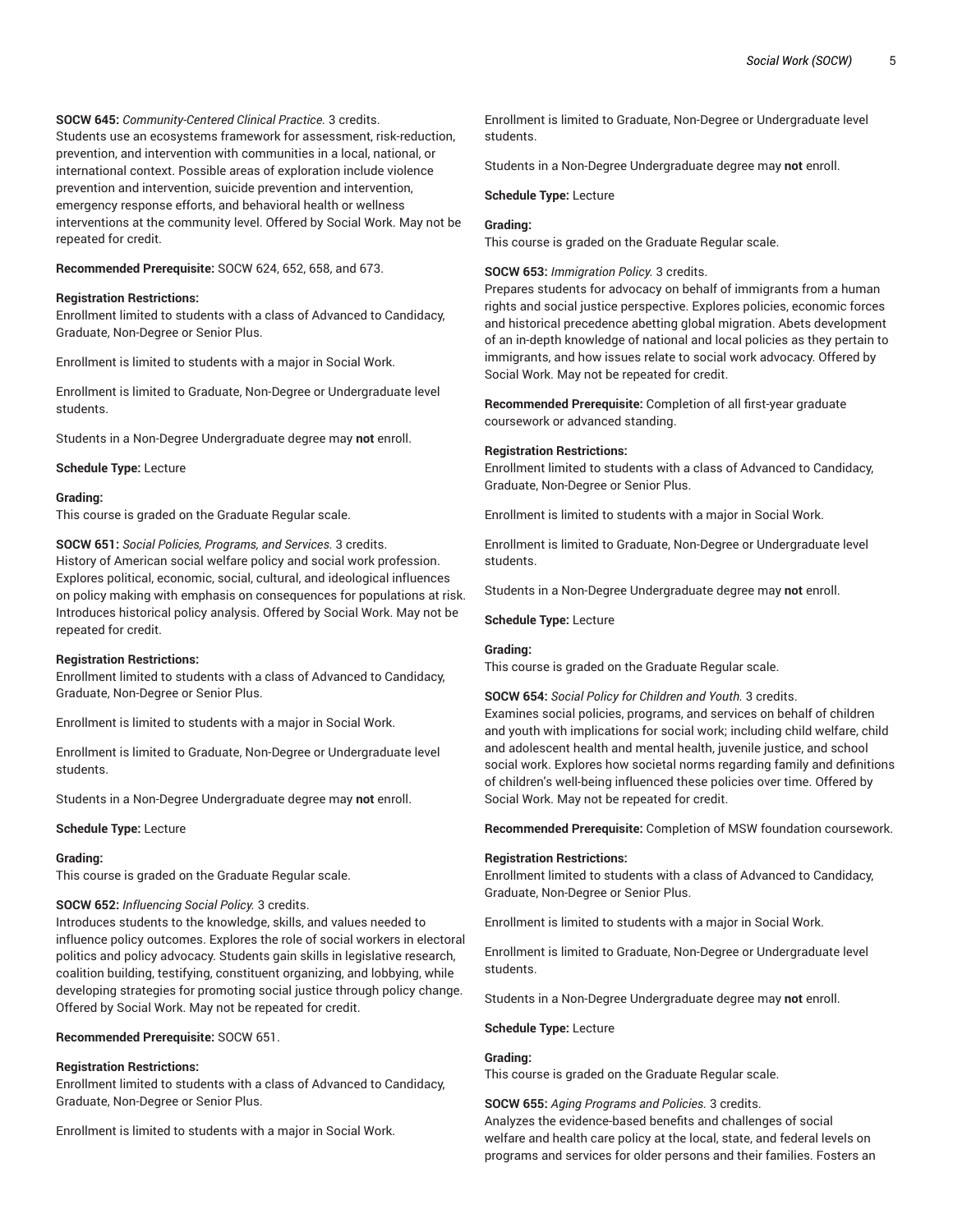understanding of the context of administrative structures, and legislative context of social policy and aging with attention to diversity and ethics. Offered by Social Work. May not be repeated for credit.

**Recommended Prerequisite:** SOCW 652 or permission of instructor.

### **Registration Restrictions:**

Enrollment limited to students with a class of Advanced to Candidacy, Graduate, Non-Degree or Senior Plus.

Enrollment is limited to students with a major in Social Work.

Enrollment is limited to Graduate, Non-Degree or Undergraduate level students.

Students in a Non-Degree Undergraduate degree may **not** enroll.

### **Schedule Type:** Lecture

## **Grading:**

This course is graded on the Graduate Regular scale.

#### **SOCW 657:** *Direct Social Work Practice I.* 3 credits.

Introduces role of social workers as change agents and the core knowledge, values, and skills that guide social work practice with individuals, families, small groups, organizations, and communities. Offered by Social Work. May not be repeated for credit.

## **Recommended Corequisite:** SOCW 672.

#### **Registration Restrictions:**

Enrollment limited to students with a class of Advanced to Candidacy, Graduate, Non-Degree or Senior Plus.

Enrollment is limited to students with a major in Social Work.

Enrollment is limited to Graduate, Non-Degree or Undergraduate level students.

Students in a Non-Degree Undergraduate degree may **not** enroll.

#### **Schedule Type:** Lecture

#### **Grading:**

This course is graded on the Graduate Regular scale.

#### **SOCW 658:** *Direct Social Work Practice II.* 3 credits.

Continuation of social work theory and practice with individuals, families, groups, organizations, and communities. Emphasizes intervention, evaluation, follow-up, and termination, with attention to incorporating social work knowledge, values, and skills. Offered by Social Work. May not be repeated for credit.

**Recommended Prerequisite:** SOCW 657.

**Recommended Corequisite:** SOCW 673.

## **Registration Restrictions:**

Enrollment limited to students with a class of Advanced to Candidacy, Graduate, Non-Degree or Senior Plus.

Enrollment is limited to students with a major in Social Work.

Enrollment is limited to Graduate, Non-Degree or Undergraduate level students.

Students in a Non-Degree Undergraduate degree may **not** enroll.

## **Schedule Type:** Lecture

#### **Grading:**

This course is graded on the Graduate Regular scale.

#### **SOCW 663:** *Global Human Rights Policy.* 3 credits.

Examines meaning and benefits of transforming social work policy practice to a global perspective and focus on a human rights-based rather than a needs-based approach. Demonstrates how human rights can serve as conceptual framework for policy practice to effect social change promoting human development and social and economic justice across levels, from the micro through macro and local through global. Offered by Social Work. May not be repeated for credit.

**Recommended Prerequisite:** Completion of MSW Foundation curriculum or permission of instructor.

### **Registration Restrictions:**

Enrollment limited to students with a class of Advanced to Candidacy, Graduate, Non-Degree or Senior Plus.

Enrollment is limited to Graduate, Non-Degree or Undergraduate level students.

Students in a Non-Degree Undergraduate degree may **not** enroll.

**Schedule Type:** Lecture

## **Grading:**

This course is graded on the Graduate Regular scale.

**SOCW 664:** *Creative Arts in Social Work Practice.* 3 credits.

Explores the principles and techniques of creative arts for social work practice, examining assessment, intervention and evaluation strategies that supplement traditional social work treatment. Course covers theory, research, and interventions applied to individuals, families, groups, and communities. Notes: Previous training in the visual arts and/or artistic ability is not required. Offered by Social Work. May not be repeated for credit.

**Recommended Prerequisite:** Completion of MSW Generalist curriculum or permission of instructor.

#### **Registration Restrictions:**

Enrollment limited to students with a class of Advanced to Candidacy, Graduate, Non-Degree or Senior Plus.

Enrollment is limited to students with a major in Social Work.

Enrollment is limited to Graduate, Non-Degree or Undergraduate level students.

Students in a Non-Degree Undergraduate degree may **not** enroll.

#### **Schedule Type:** Lecture

#### **Grading:**

This course is graded on the Graduate Regular scale.

**SOCW 670:** *Social Work Program Planning, Communications, and Technology.* 3 credits.

Studies various forms of written communication pertinent to social work practice. Examines impact of audience, status, culture, and purpose on effective professional writing. Offered by Social Work. May not be repeated for credit.

#### **Registration Restrictions:**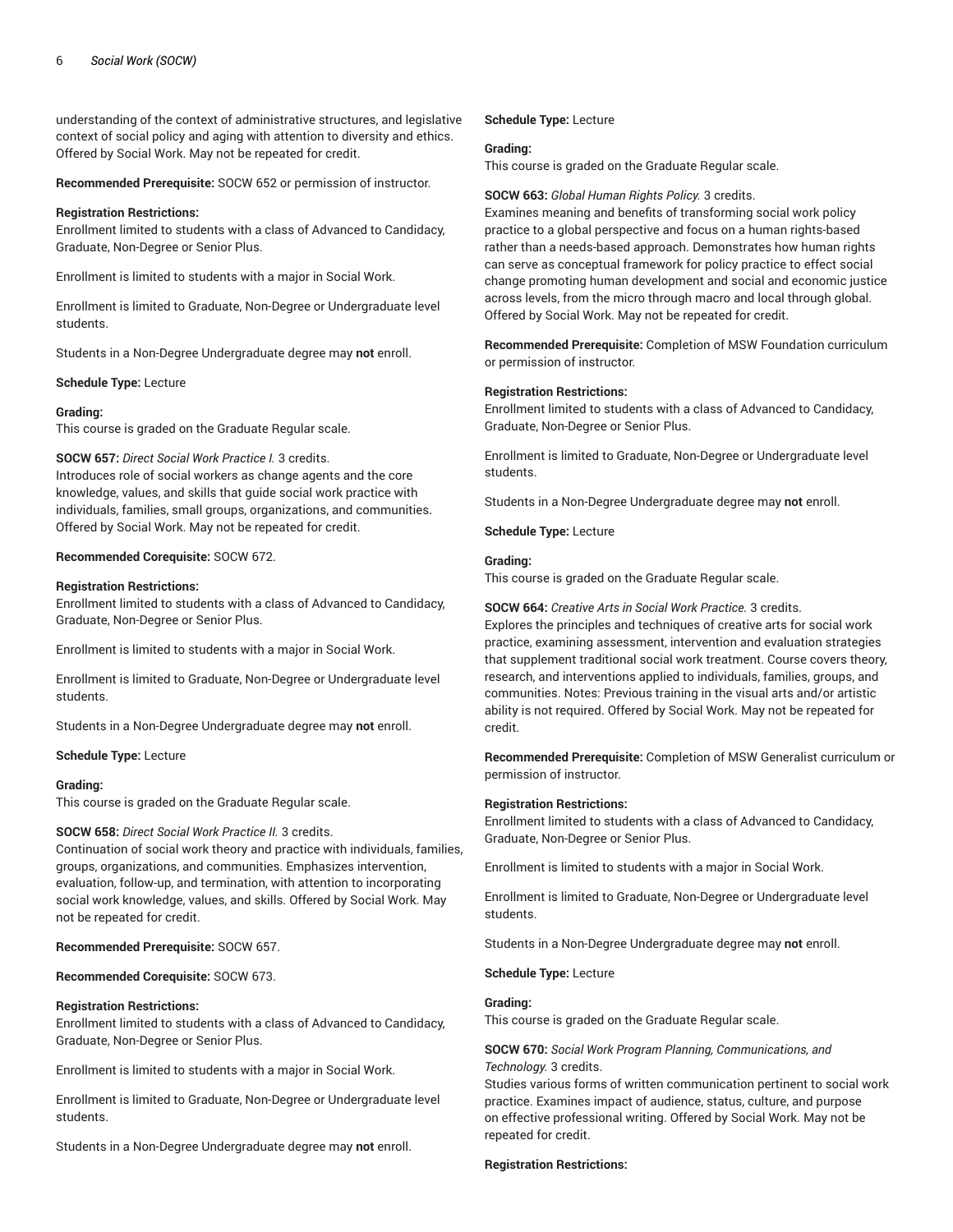Enrollment limited to students with a class of Advanced to Candidacy, Graduate, Non-Degree or Senior Plus.

Enrollment is limited to students with a major in Social Work.

Enrollment is limited to Graduate, Non-Degree or Undergraduate level students.

Students in a Non-Degree Undergraduate degree may **not** enroll.

#### **Schedule Type:** Lecture

## **Grading:**

This course is graded on the Graduate Regular scale.

**SOCW 671:** *Research Methods for Social Workers.* 3 credits. Examines role of scientific inquiry in social work. Emphasizes construction and use of measurement instruments, data collection, analysis, and interpretation, and application of computer technologies relevant to social work practice. Offered by Social Work. May not be repeated for credit.

#### **Registration Restrictions:**

Enrollment limited to students with a class of Advanced to Candidacy, Graduate, Non-Degree or Senior Plus.

Enrollment is limited to students with a major in Social Work.

Enrollment is limited to Graduate, Non-Degree or Undergraduate level students.

Students in a Non-Degree Undergraduate degree may **not** enroll.

**Schedule Type:** Lecture

#### **Grading:**

This course is graded on the Graduate Regular scale.

**SOCW 672:** *Generalist Field Practicum and Seminar I.* 3 credits. Provides supervised social work learning experience in human service agencies. Students complete 16 hours per week in field practicum, and attend bimonthly seminar in which they share learning and integrate theory with practice. Offered by Social Work. May not be repeated for credit.

#### **Recommended Corequisite:** SOCW 657.

#### **Registration Restrictions:**

Enrollment limited to students with a class of Advanced to Candidacy, Graduate, Non-Degree or Senior Plus.

Enrollment is limited to students with a major in Social Work.

Enrollment is limited to Graduate, Non-Degree or Undergraduate level students.

Students in a Non-Degree Undergraduate degree may **not** enroll.

#### **Schedule Type:** Internship

## **Grading:**

This course is graded on the Graduate Special scale.

**SOCW 673:** *Generalist Field Practicum and Seminar II.* 3 credits. Continues the supervised social work learning experience begun in SOCW 672. Students spend 16 hours per week in field practicum, and attend bimonthly seminar in which they share learning, process experiences, and integrate theory with practice. Offered by Social Work. May not be repeated for credit.

**Recommended Prerequisite:** SOCW 672.

**Recommended Corequisite:** SOCW 658.

#### **Registration Restrictions:**

Enrollment limited to students with a class of Advanced to Candidacy, Graduate, Non-Degree or Senior Plus.

Enrollment is limited to students with a major in Social Work.

Enrollment is limited to Graduate, Non-Degree or Undergraduate level students.

Students in a Non-Degree Undergraduate degree may **not** enroll.

**Schedule Type:** Internship

#### **Grading:**

This course is graded on the Graduate Special scale.

#### **SOCW 674:** *Psychopathology.* 3 credits.

Overview of adult and child psychopathology presented within the contexts of the lives of people experiencing mental disorders and the social contexts that can have a bearing on symptom maintenance. Learn to formulate competency-based assessments and DSM IV-TR-based differential diagnoses. Offered by Social Work. May not be repeated for credit.

**Recommended Prerequisite:** All foundation year coursework (SOCW 623, 624, 651, 652, 657, 658, 670, 671, 672, and 673).

#### **Registration Restrictions:**

Enrollment limited to students with a class of Advanced to Candidacy, Graduate, Non-Degree or Senior Plus.

Enrollment is limited to students with a major in Social Work.

Enrollment is limited to Graduate, Non-Degree or Undergraduate level students.

Students in a Non-Degree Undergraduate degree may **not** enroll.

#### **Schedule Type:** Lecture

#### **Grading:**

This course is graded on the Graduate Regular scale.

**SOCW 675:** *Selected Topics in Clinical Practice.* 3 credits. In-depth study of special topics related to clinical social work practice at the individual, family, small group, or community level. Notes: May be repeated for credit when topic is different. Offered by Social Work. May be repeated within the term for a maximum 12 credits.

**Recommended Prerequisite:** 30 graduate credits or permission of instructor.

#### **Registration Restrictions:**

Enrollment limited to students with a class of Advanced to Candidacy, Graduate, Non-Degree or Senior Plus.

Enrollment is limited to students with a major in Social Work.

Enrollment is limited to Graduate, Non-Degree or Undergraduate level students.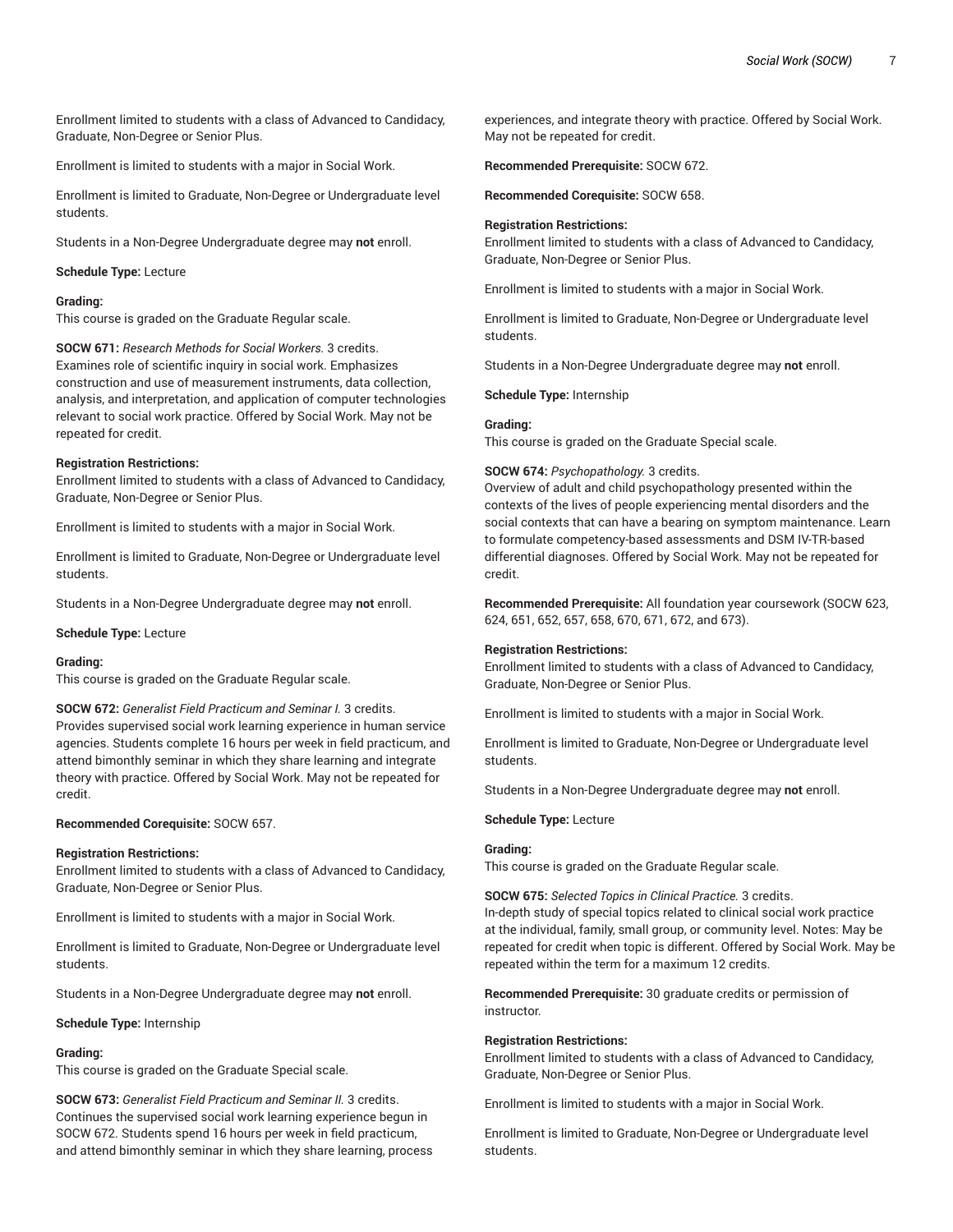Students in a Non-Degree Undergraduate degree may **not** enroll.

#### **Schedule Type:** Lecture

### **Grading:**

This course is graded on the Graduate Regular scale.

**SOCW 676:** *Selected Topics in Social Work and Social Change.* 3 credits. Critical examination of special topics related to understanding and improving community and societal conditions through policy practice, program development, and social action. Notes: May be repeated for credit when topic is different. Offered by Social Work. May be repeated within the term for a maximum 12 credits.

**Recommended Prerequisite:** 30 graduate hours or permission of instructor.

### **Registration Restrictions:**

Enrollment limited to students with a class of Advanced to Candidacy, Graduate, Non-Degree or Senior Plus.

Enrollment is limited to students with a major in Social Work.

Enrollment is limited to Graduate, Non-Degree or Undergraduate level students.

Students in a Non-Degree Undergraduate degree may **not** enroll.

**Schedule Type:** Lecture

### **Grading:**

This course is graded on the Graduate Regular scale.

## **SOCW 677:** *Family Therapy.* 3 credits.

Examines research and theory relevant for assessment and intervention with families. Students will learn to conduct a family assessment, taking cultural diversity, non-traditional family structures including single-parent and GLBTQ families, and socioeconomic factors into account. Students will develop skills in implementing an intervention based on the family's strengths and challenges. Offered by Social Work. May not be repeated for credit.

**Recommended Prerequisite:** Completion of MSW foundation coursework.

## **Registration Restrictions:**

Enrollment limited to students with a class of Advanced to Candidacy, Graduate, Non-Degree or Senior Plus.

Enrollment is limited to students with a major in Social Work.

Enrollment is limited to Graduate, Non-Degree or Undergraduate level students.

Students in a Non-Degree Undergraduate degree may **not** enroll.

**Schedule Type:** Lecture

## **Grading:**

This course is graded on the Graduate Regular scale.

## **SOCW 678:** *Trauma and Recovery.* 3 credits.

Explores complex traumatic stress disorders, the process of recovery, and the etiology of healing in contemporary North American Culture. Diagnostic criteria, assessment strategies and evidence-based treatment options for complex traumatic stress disorders across diverse populations including sexual trauma, war, early childhood trauma and

natural disasters will be addressed. Offered by Social Work. May not be repeated for credit.

**Recommended Prerequisite:** Completion of MSW foundation coursework.

## **Registration Restrictions:**

Enrollment limited to students with a class of Advanced to Candidacy, Graduate, Non-Degree or Senior Plus.

Enrollment is limited to students with a major in Social Work.

Enrollment is limited to Graduate, Non-Degree or Undergraduate level students.

Students in a Non-Degree Undergraduate degree may **not** enroll.

**Schedule Type:** Lecture

## **Grading:**

This course is graded on the Graduate Regular scale.

## **SOCW 679:** *Military Social Work.* 3 credits.

Examines research and theory relevant for social work practice with service members, veterans, and their families. The course addresses the military as a workplace culture, evidence-based approaches for posttraumatic stress and co-morbid conditions, clinical practice with military families, preventive care and the service delivery system in military and civilian settings. Offered by Social Work. May not be repeated for credit.

**Recommended Prerequisite:** Completion of MSW foundation coursework.

### **Registration Restrictions:**

Enrollment limited to students with a class of Advanced to Candidacy, Graduate, Non-Degree or Senior Plus.

Enrollment is limited to students with a major in Social Work.

Enrollment is limited to Graduate, Non-Degree or Undergraduate level students.

Students in a Non-Degree Undergraduate degree may **not** enroll.

**Schedule Type:** Lecture

## **Grading:**

This course is graded on the Graduate Regular scale.

## **SOCW 682:** *Substance Abuse Interventions.* 3 credits.

Develops knowledge and skills for direct practice in the field of addictions. The course covers the knowledge base regarding evidencebased interventions at all stages in the process of intervention with individuals, families, and groups that promote recovery from addiction to drug and alcohol abuse. Offered by Social Work. May not be repeated for credit.

**Recommended Prerequisite:** Completion of MSW foundation coursework.

## **Registration Restrictions:**

Enrollment limited to students with a class of Advanced to Candidacy, Graduate, Non-Degree or Senior Plus.

Enrollment is limited to students with a major in Social Work.

Enrollment is limited to Graduate, Non-Degree or Undergraduate level students.

Students in a Non-Degree Undergraduate degree may **not** enroll.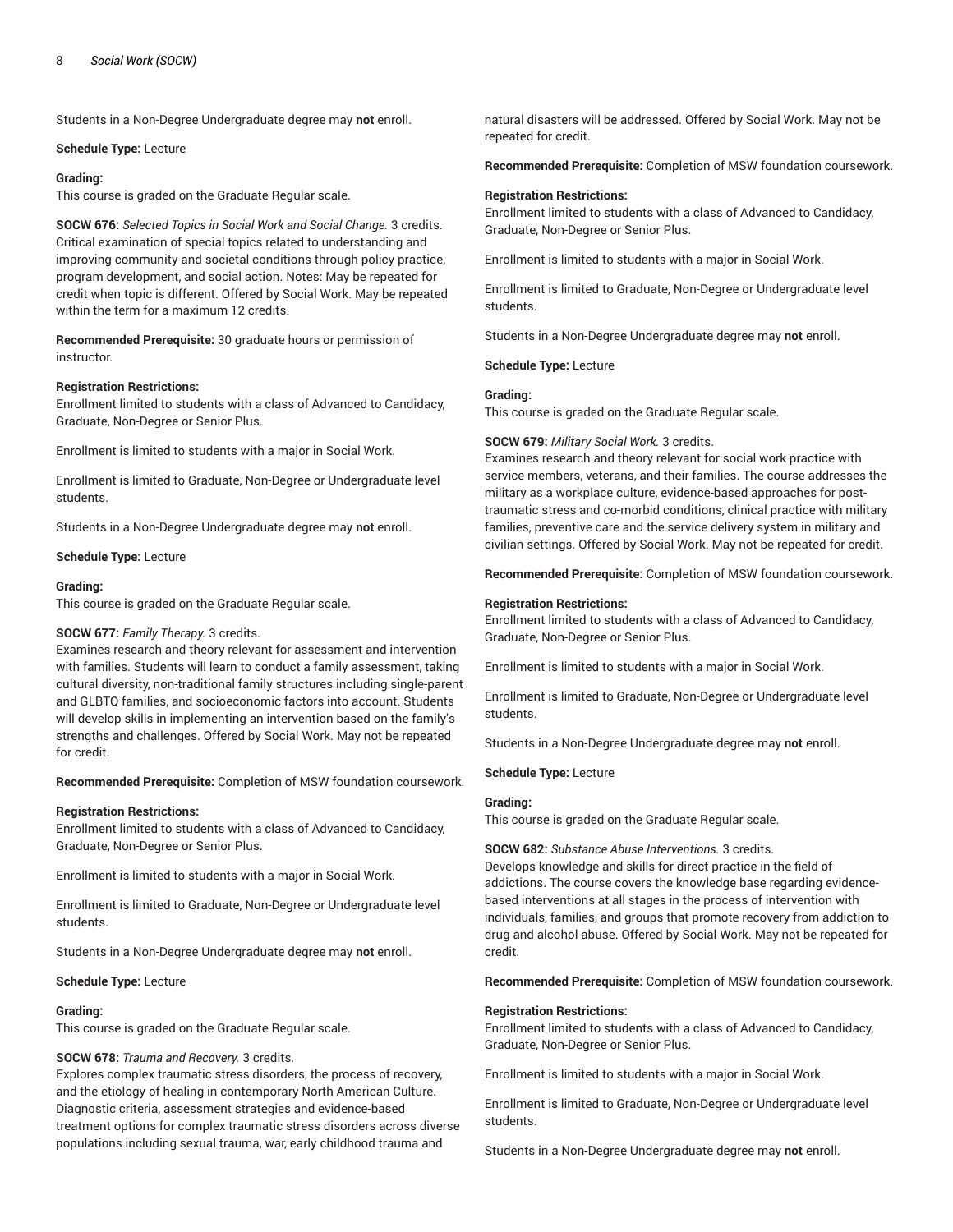## **Schedule Type:** Lecture

#### **Grading:**

This course is graded on the Graduate Regular scale.

#### **SOCW 684:** *Social Work and the Law.* 3 credits.

Students engage in close analysis of judicial opinions to explore the role of the courts in creating public policy. Areas of inquiry include the role of social workers in the legal system, the nature of legal proceedings, and how the law shapes policy in relation to issues affecting children, youth, families, older adults, women, minorities, people in poverty, and other vulnerable populations. Offered by Social Work. May not be repeated for credit.

**Recommended Prerequisite:** SOCW 624, 652, 658, and 673.

## **Registration Restrictions:**

Enrollment limited to students with a class of Advanced to Candidacy, Graduate, Non-Degree or Senior Plus.

Enrollment is limited to students with a major in Social Work.

Enrollment is limited to Graduate, Non-Degree or Undergraduate level students.

Students in a Non-Degree Undergraduate degree may **not** enroll.

**Schedule Type:** Lecture

#### **Grading:**

This course is graded on the Graduate Regular scale.

**SOCW 685:** *Organizational Leadership for Social Workers.* 3 credits. Examines functions and structure of human service organizations in context of service delivery. Development of theoretical knowledge, professional ethics, and skills in administration, leadership, management, organization, and supervision. Offered by Social Work. May not be repeated for credit.

**Recommended Prerequisite:** SOCW 624, 652, 658, 673.

#### **Registration Restrictions:**

Enrollment limited to students with a class of Advanced to Candidacy, Graduate, Non-Degree or Senior Plus.

Enrollment is limited to students with a major in Social Work.

Enrollment is limited to Graduate, Non-Degree or Undergraduate level students.

Students in a Non-Degree Undergraduate degree may **not** enroll.

## **Schedule Type:** Lecture

## **Grading:**

This course is graded on the Graduate Regular scale.

**SOCW 687:** *Empowering Communities for Change.* 3 credits. Explores social work interventions at community level, including organization, planning, and development. Strategies for mobilizing community members, using community organizations, formulating coalitions, engaging in participatory planning, and social and economic development. Offered by Social Work. May not be repeated for credit.

**Recommended Prerequisite:** SOCW 624, 652, 658, and 673.

**Registration Restrictions:**

Enrollment limited to students with a class of Advanced to Candidacy, Graduate, Non-Degree or Senior Plus.

Enrollment is limited to students with a major in Social Work.

Enrollment is limited to Graduate, Non-Degree or Undergraduate level students.

Students in a Non-Degree Undergraduate degree may **not** enroll.

## **Schedule Type:** Lecture

## **Grading:**

This course is graded on the Graduate Regular scale.

**SOCW 688:** *Program Evaluation for Social Workers.* 3 credits. Explores social work intervention research, needs assessment, formative and summative program evaluation, and cost analyses. Discusses applications of systematic inquiry at the practice, organizational, and policy levels. Addresses ethical, pragmatic, and political considerations; qualitative approaches; quality performance; evidence from empirical research; and evaluation design. Offered by Social Work. May not be repeated for credit.

**Recommended Prerequisite:** SOCW 624, 652, 658, 671, 673. Open to degree seeking students only.

#### **Registration Restrictions:**

Enrollment limited to students with a class of Advanced to Candidacy, Graduate, Non-Degree or Senior Plus.

Enrollment is limited to students with a major in Social Work.

Enrollment is limited to Graduate, Non-Degree or Undergraduate level students.

Students in a Non-Degree Undergraduate degree may **not** enroll.

**Schedule Type:** Lecture

## **Grading:**

This course is graded on the Graduate Regular scale.

#### **SOCW 689:** *Clinical Practice with Older Adults.* 3 credits.

Examines age-associated changes and challenges faced by older adults. Focus is strengthening assessment and intervention skills with older adults, their family members and caregivers within the community and long-term care facilities, determining the best standardized instruments to use, and developing effective questions for assessment. Attention is given to the resilience of elders, ethical issues and diversity. Offered by Social Work. May not be repeated for credit.

**Recommended Prerequisite:** SOCW 674 or permission of the instructor.

#### **Registration Restrictions:**

Enrollment limited to students with a class of Advanced to Candidacy, Graduate, Non-Degree or Senior Plus.

Enrollment is limited to students with a major in Social Work.

Enrollment is limited to Graduate, Non-Degree or Undergraduate level students.

Students in a Non-Degree Undergraduate degree may **not** enroll.

**Schedule Type:** Lecture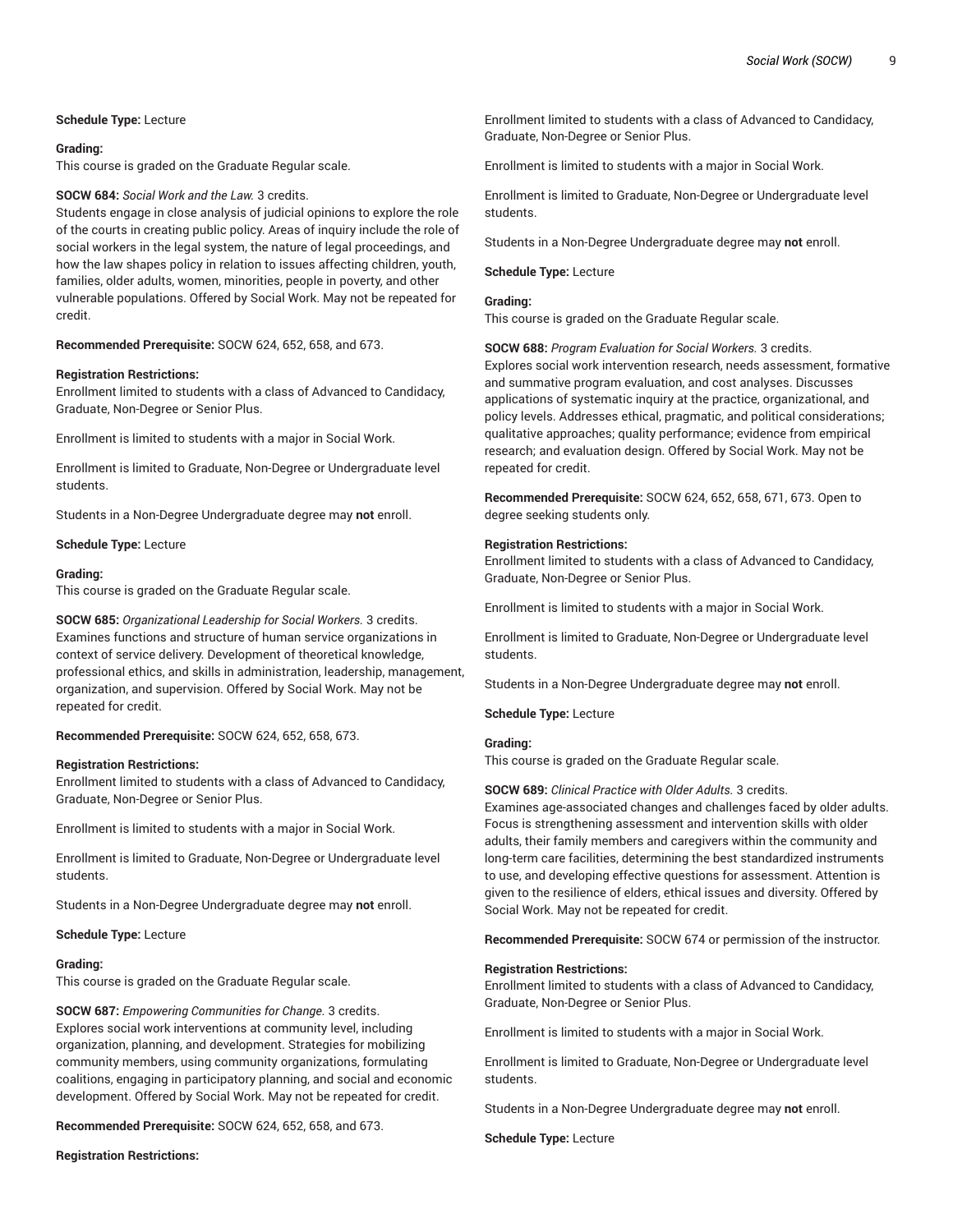## **Grading:**

This course is graded on the Graduate Regular scale.

**SOCW 692:** *Specialist Clinical Field Practicum and Seminar I.* 3 credits. Students participate in a supervised clinical social work field practicum for 20 hours per week. The clinical field seminar accompanies the clinical concentration year practicum. The seminar is designed to assist the student in critically analyzing their field experiences in the application of mental health assessment, risk reduction and interventions working with individuals, families, groups, and communities. Offered by Social Work. May not be repeated for credit.

**Recommended Prerequisite:** SOCW 623, 624, 651, 652, 657, 658, 670, 671, 672, and 673.

## **Registration Restrictions:**

Enrollment limited to students with a class of Advanced to Candidacy, Graduate, Non-Degree or Senior Plus.

Enrollment is limited to students with a major in Social Work.

Enrollment is limited to Graduate, Non-Degree or Undergraduate level students.

Students in a Non-Degree Undergraduate degree may **not** enroll.

**Schedule Type:** Seminar

### **Grading:**

This course is graded on the Graduate Regular scale.

**SOCW 693:** *Specialist Clinical Field Practicum and Seminar II.* 3 credits. Students participate in a supervised clinical social work field practicum for 20 hours per week. The clinical field seminar accompanies the clinical concentration year practicum. The seminar is designed to assist the student in critically analyzing their field experiences in the application of mental health assessment, risk reduction and interventions working with individuals, families, groups, and communities. Notes: This is a continuation of SOCW 692 taken in the Fall semester. Offered by Social Work. May not be repeated for credit.

**Recommended Prerequisite:** SOCW 623, 624, 630, 651, 652, 657, 658, 670, 671, 672, 673, 674, 688, and 692.

#### **Registration Restrictions:**

Enrollment limited to students with a class of Advanced to Candidacy, Graduate, Non-Degree or Senior Plus.

Enrollment is limited to Graduate, Non-Degree or Undergraduate level students.

Students in a Non-Degree Undergraduate degree may **not** enroll.

#### **Schedule Type:** Seminar

#### **Grading:**

This course is graded on the Graduate Regular scale.

**SOCW 694:** *Specialist Social Change Field Practicum and Seminar I.* 3 credits.

Students participate in a supervised clinical social work field practicum for 20 hours per week. The clinical field seminar accompanies the concentration year practicum. The seminar is designed to assist students in processing their field experiences and analyzing their successes and challenges. Students are expected to apply social work knowledge,

values, and skills from across the curriculum. Offered by Social Work. May not be repeated for credit.

**Recommended Prerequisite:** SOCW 623, 624, 651, 652, 657, 658, 670, 671, 672, and 673.

### **Registration Restrictions:**

Enrollment limited to students with a class of Advanced to Candidacy, Graduate, Non-Degree or Senior Plus.

Enrollment is limited to students with a major in Social Work.

Enrollment is limited to Graduate, Non-Degree or Undergraduate level students.

Students in a Non-Degree Undergraduate degree may **not** enroll.

**Schedule Type:** Seminar

## **Grading:**

This course is graded on the Graduate Regular scale.

**SOCW 695:** *Specialist Social Change Field Practicum and Seminar II.* 3 credits.

Students continue to work in a supervised social work field practicum for 20 hours per week. At the end of this semester students will have completed 300 hours of field work to meet the total number of 600 hours required for the concentration year practicum. The field seminar accompanies the concentration year practicum. The seminar is designed to assist students in processing their field experiences and analyzing their successes and challenges. Students are expected to apply social work knowledge, values, and skills from across the curriculum. Notes: Continuation of SOCW 693 from the Fall semester. Offered by Social Work. May not be repeated for credit.

**Recommended Prerequisite:** SOCW 623, 624, 651, 652, 657, 658, 670, 671, 672, 673, 684, 685, 688, and 694.

#### **Registration Restrictions:**

Enrollment limited to students with a class of Advanced to Candidacy, Graduate, Non-Degree or Senior Plus.

Enrollment is limited to Graduate, Non-Degree or Undergraduate level students.

Students in a Non-Degree Undergraduate degree may **not** enroll.

#### **Schedule Type:** Seminar

### **Grading:**

This course is graded on the Graduate Regular scale.

**SOCW 699:** *Independent Study in Social Work.* 1-3 credits. Investigates research problem in field of social work. Offered by Social Work. May be repeated within the term for a maximum 4 credits.

#### **Registration Restrictions:**

Enrollment limited to students with a class of Advanced to Candidacy, Graduate, Non-Degree or Senior Plus.

Enrollment is limited to students with a major in Social Work.

Enrollment is limited to Graduate, Non-Degree or Undergraduate level students.

Students in a Non-Degree Undergraduate degree may **not** enroll.